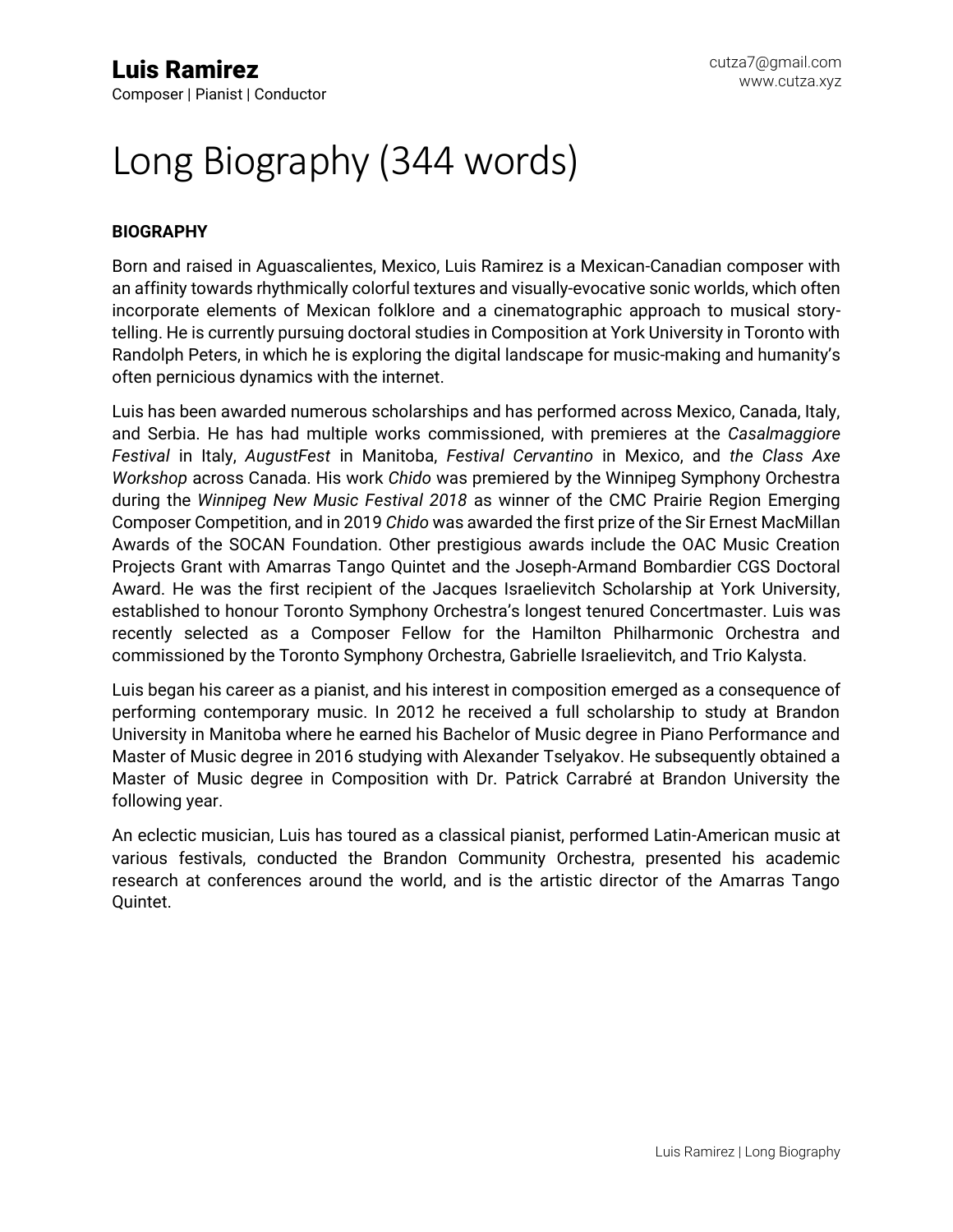### Medium Biography (169 words)

#### **BIOGRAPHY**

Born and raised in Aguascalientes, Mexico, Luis Ramirez is a Mexican-Canadian composer with an affinity towards rhythmically colorful textures and visually-evocative sonic worlds, which often incorporate elements of Mexican folklore and a cinematographic approach to musical storytelling. He is currently pursuing doctoral studies in Composition at York University in Toronto with Randolph Peters, in which he is exploring the digital landscape for music-making and humanity's often pernicious dynamics with the internet.

His work *Chido* was premiered by the Winnipeg Symphony Orchestra during the *WNMF 2018* as winner of the CMC Prairie Region Emerging Composer Competition, and in 2019 *Chido* was awarded the first prize of the Sir Ernest MacMillan Awards of the SOCAN Foundation. Other prestigious awards include the OAC Music Creation Projects Grant with Amarras Tango Quintet and the Joseph-Armand Bombardier CGS Doctoral Award.

An eclectic musician, Luis has toured as a classical pianist, conducted the Brandon Community Orchestra, presented his academic research at conferences around the world, and is the artistic director of the Amarras Tango Quintet.